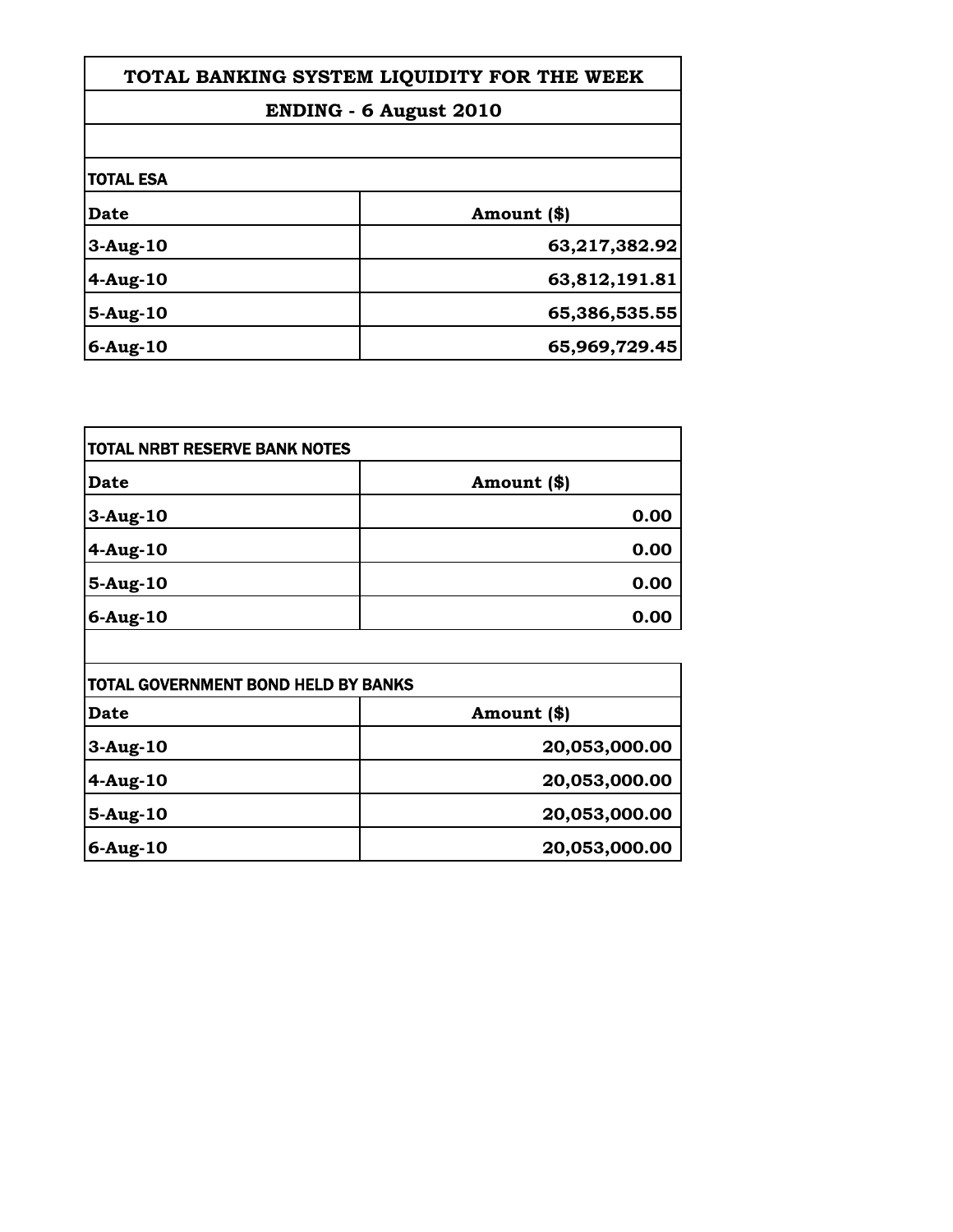| TOTAL BANKING SYSTEM LIQUIDITY FOR THE WEEK |               |
|---------------------------------------------|---------------|
| ENDING - 13 August 2010                     |               |
|                                             |               |
| <b>Date</b>                                 | Amount (\$)   |
| 9-Aug-10                                    | 67,276,105.26 |
| 10-Aug-10                                   | 67,277,901.26 |
| $11-Aug-10$                                 | 68,320,901.26 |
| 12-Aug-10                                   | 68,193,606.18 |
| 13-Aug-10                                   | 68,193,656.18 |

Г

| <b>TOTAL NRBT RESERVE BANK NOTES</b> |             |
|--------------------------------------|-------------|
| <b>Date</b>                          | Amount (\$) |
| 9-Aug-10                             | 0.00        |
| $10$ -Aug- $10$                      | 0.00        |
| 11-Aug-10                            | 0.00        |
| 12-Aug-10                            | 0.00        |
| 13-Aug-10                            | 0.00        |

| <b>TOTAL GOVERNMENT BOND HELD BY BANKS</b> |               |
|--------------------------------------------|---------------|
| Date                                       | Amount (\$)   |
| $9-Aug-10$                                 | 20,053,000.00 |
| 10-Aug-10                                  | 20,053,000.00 |
| 11-Aug-10                                  | 20,053,000.00 |
| 12-Aug-10                                  | 20,053,000.00 |
| 13-Aug-10                                  | 20,053,000.00 |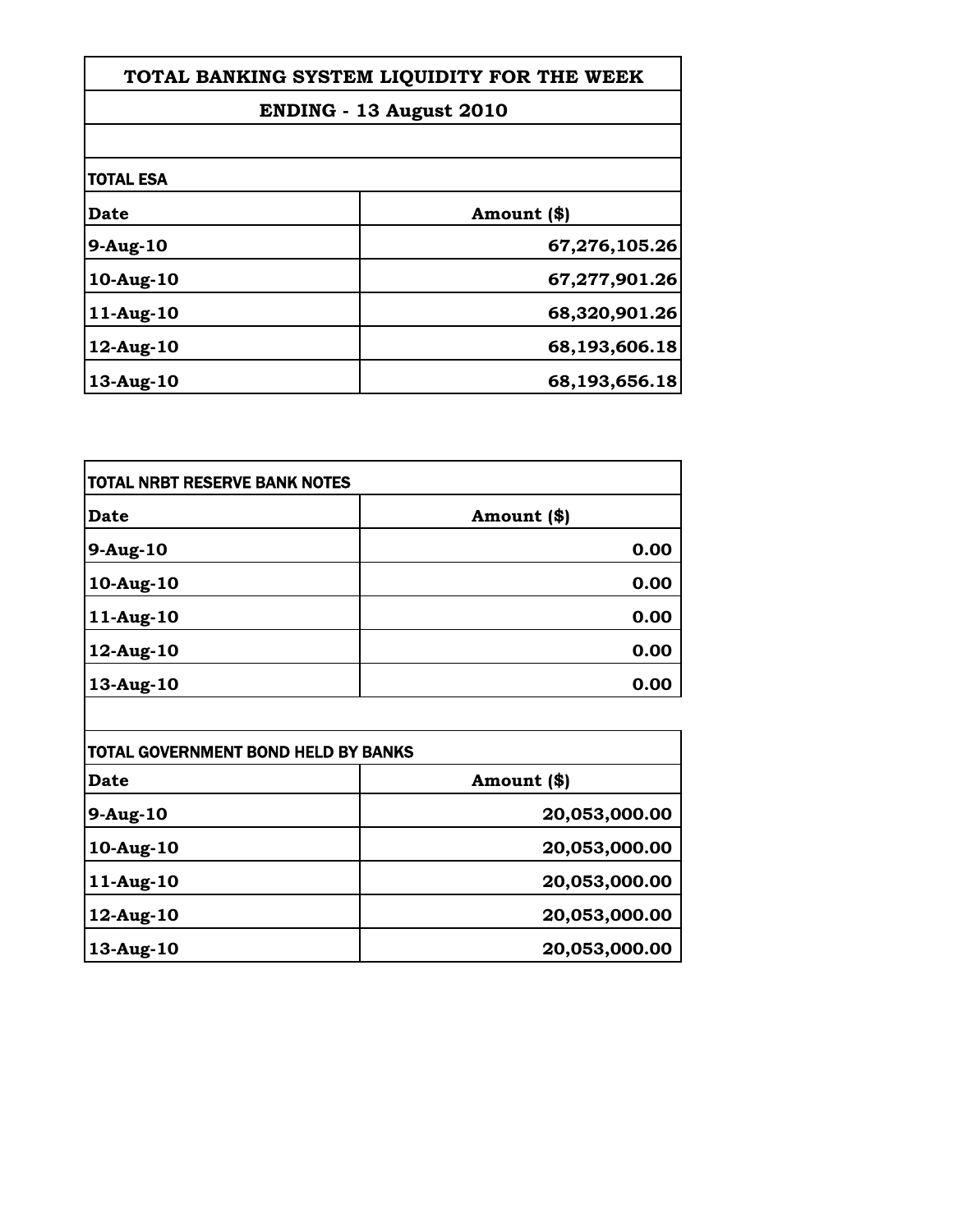| TOTAL BANKING SYSTEM LIQUIDITY FOR THE WEEK<br>ENDING - 20 August 2010 |               |                  |             |
|------------------------------------------------------------------------|---------------|------------------|-------------|
|                                                                        |               | <b>TOTAL ESA</b> |             |
|                                                                        |               | Date             | Amount (\$) |
| 16-Aug-10                                                              | 68,652,170.55 |                  |             |
| 17-Aug-10                                                              | 69,272,838.97 |                  |             |
| 18-Aug-10                                                              | 69,543,211.41 |                  |             |
| 19-Aug-10                                                              | 68,838,213.92 |                  |             |
| 20-Aug-10                                                              | 68,731,343.73 |                  |             |

| <b>TOTAL NRBT RESERVE BANK NOTES</b> |             |
|--------------------------------------|-------------|
| <b>Date</b>                          | Amount (\$) |
| 16-Aug-10                            | 0.00        |
| 17-Aug-10                            | 0.00        |
| 18-Aug-10                            | 0.00        |
| 19-Aug-10                            | 0.00        |
| 20-Aug-10                            | 0.00        |

| TOTAL GOVERNMENT BOND HELD BY BANKS |               |
|-------------------------------------|---------------|
| <b>Date</b>                         | Amount (\$)   |
| 16-Aug-10                           | 20,053,000.00 |
| 17-Aug-10                           | 20,053,000.00 |
| 18-Aug-10                           | 20,053,000.00 |
| 19-Aug-10                           | 20,053,000.00 |
| 20-Aug-10                           | 20,053,000.00 |